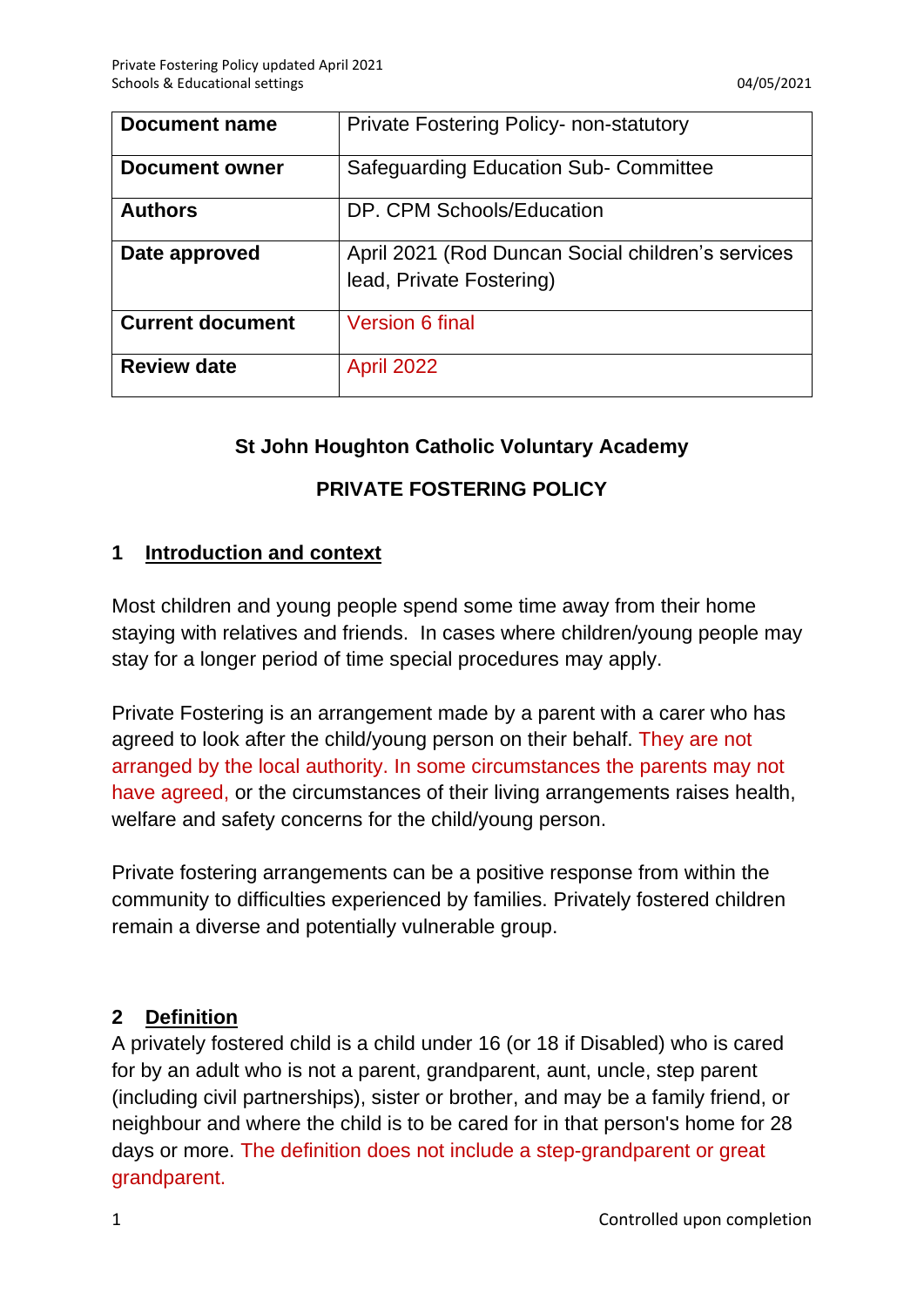This arrangement does not have to be continuous; if a child/young person is staying with an extended family member, who is not a parent, grandparent, aunt, uncle, step-parent (including civil partnerships), or a family friend or neighbour for example, that adds up to 28 days or longer in any period of time this may then be seen as Private Fostering.

A child who is [Looked After](http://www.proceduresonline.com/resources/keywords_online/nat_key/keywords/looked_after.html) or placed in any residential home, hospital or school (where they are receiving full-time education) is excluded from the definition. In a private fostering arrangement, the parent retains [Parental](http://www.proceduresonline.com/resources/keywords_online/nat_key/keywords/parental_respons.html)  [Responsibility.](http://www.proceduresonline.com/resources/keywords_online/nat_key/keywords/parental_respons.html)

Children under 16 who spend more than 2 weeks in residence during holiday time in a school, become privately fostered children for the purposes of the legislation during that holiday period.

# **2.1 Our responsibilities**

St John Houghton Catholic Academy fully recognises its responsibilities regarding Private Fostering, ensuring staff are fully aware on how to identify a child/young person and the circumstances around Private Fostering. This includes **a duty to report any possible arrangement to the Local Authority** if it is believed the child/young person is possibly living in such an arrangement.

This policy should be read in conjunction with "How to Identify a Privately Fostered Child" Appendix A, found at the end of this policy and more local information/guidance can be found on the [Derbyshire County Council website.](https://www.derbyshire.gov.uk/social-health/children-and-families/foster/fostering/become-foster-carer/types-fostering/private-fostering/private-fostering.aspx)

Furthermore, we will follow the procedures as set out by the [Derby and](http://derbyshirescbs.proceduresonline.com/p_ch_living_away.html#priv_fostering)  [Derbyshire Safeguarding Children's Partnership, section 1.6.8.](http://derbyshirescbs.proceduresonline.com/p_ch_living_away.html#priv_fostering)

And provide information to any parent/carer where it is believed the child is in [a private fostering arrangement.](https://schoolsnet.derbyshire.gov.uk/keeping-children-safe-in-education/parental-responsibility-and-private-fostering/private-fostering.aspx)

## **2.2 Our duties**

Under the Children Act, 1989, the Local Authority has a duty to make sure a Private Fostering arrangement that the child/young person is in provides for their needs and safeguards his/her welfare.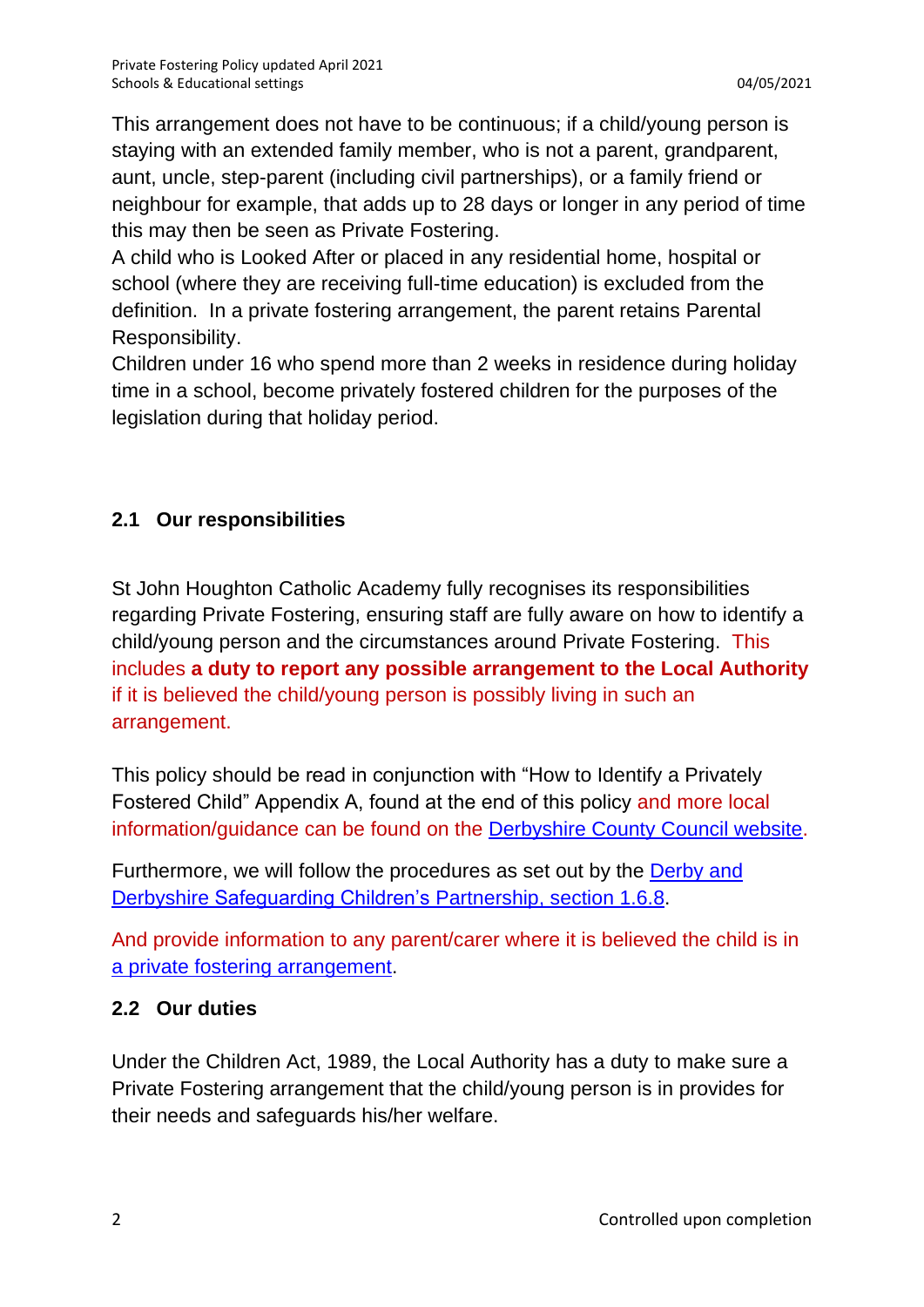We will ensure all Staff, Governors and Volunteers in the school are aware of this duty.

If a member of Staff, Governor or Volunteer becomes aware that a child/young person may be living in a Private Foster arrangement it is the responsibility of that person to report the details to the School's Safeguarding Designated Lead (SDL) who will then make further enquiries to try and establish the circumstances.

The Designated Safeguarding Lead should seek advice from Children's Social Care as to whether the child/young person is in a Privately Fostered arrangement under the regulations. The Derbyshire professional advice line can be contacted on 01629 535353 if the child's current residence/place of stay in this arrangement is in Derbyshire. If not we will make contact with the relevant Local Authority Childrens Services contact and referral point

If upon taking advice, it is confirmed this may be a private fostering arrangement in Derbyshire, a referral will be made by the Designated Safeguarding Lead into Call Derbyshire (Starting Point) using the recommended online contact/referral form. If there are immediate concerns for the child's welfare and safety, we will treat this as a child protection concern and contact Call Derbyshire (Starting Point) on 01629 533190. Essential information for making a referral includes: -

- Full names and dates of birth for the child
- Address and daytime phone numbers for the current carer including mobiles
- Relationship to the child e.g.- neighbour, friend, extended family member (by definition of a private fostering arrangement)
- The child's address and phone number.
- Whereabouts of the child (and siblings).
- Child and family's ethnic origin.
- Child and family's main language.
- Actions taken and people contacted.
- Special needs of the child, including need for an accredited interpreter, accredited sign language interpreter or other language support.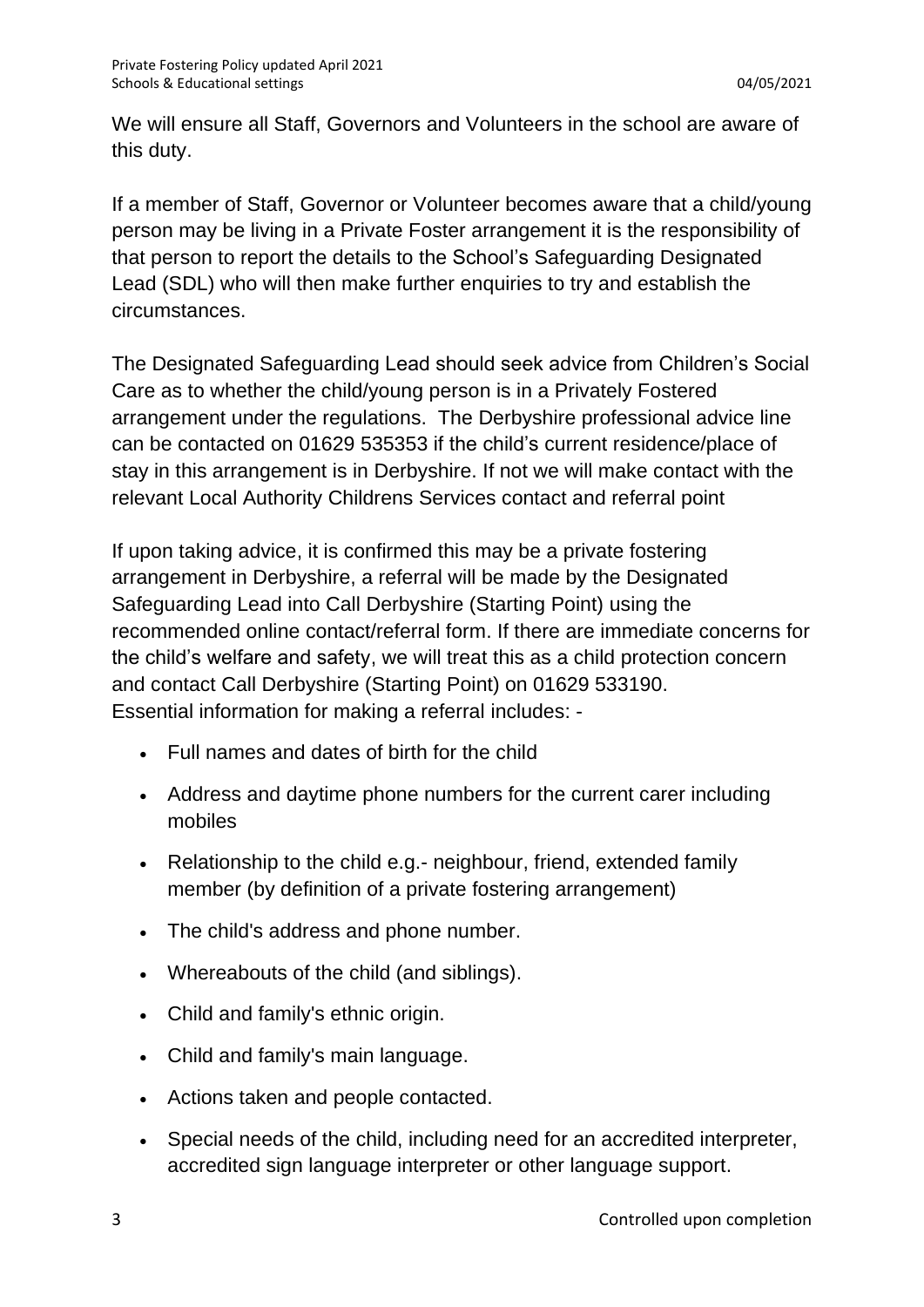- A clear indication of the family's knowledge of the referral and whether they have consented to the sharing of confidential information.
- The details of the person making the referral.

Additionally, the referrer should include:

- Address and daytime phone number of the parent or other parental responsibility holder and any known previous addresses
- Address and phone numbers of any other family members linked to the child in this arrangement and particularly if under 16
- Any details of anyone else involved in making this arrangement
- Any known addresses of the child previous to this current arrangement
- Any other helpful information e.g. a chronology to assist an understanding of why this child/young person is not living with the parental responsibility holder.
- Details of any concerns if relevant to making this referral

We understand that the private foster carer becomes responsible for providing the day to day care of the child in a way which will promote and safeguard his welfare. Overarching responsibility for safeguarding and promoting the welfare of the privately fostered child remains with the parent or other person with parental responsibility.

Local authorities do not formally register private foster carers, but they do have a statutory responsibility to assess whether the arrangement is suitable for the child. It is the duty of local authorities to satisfy themselves that the welfare of children who are, or will be, privately fostered within their area is being, or will be, satisfactorily safeguarded and promoted. It is the Local Authority in whose area the privately fostered child resides which has legal duties in respect of that child.

We will work together with the Local Authority to help safeguard and promote the child/young person's safety and welfare.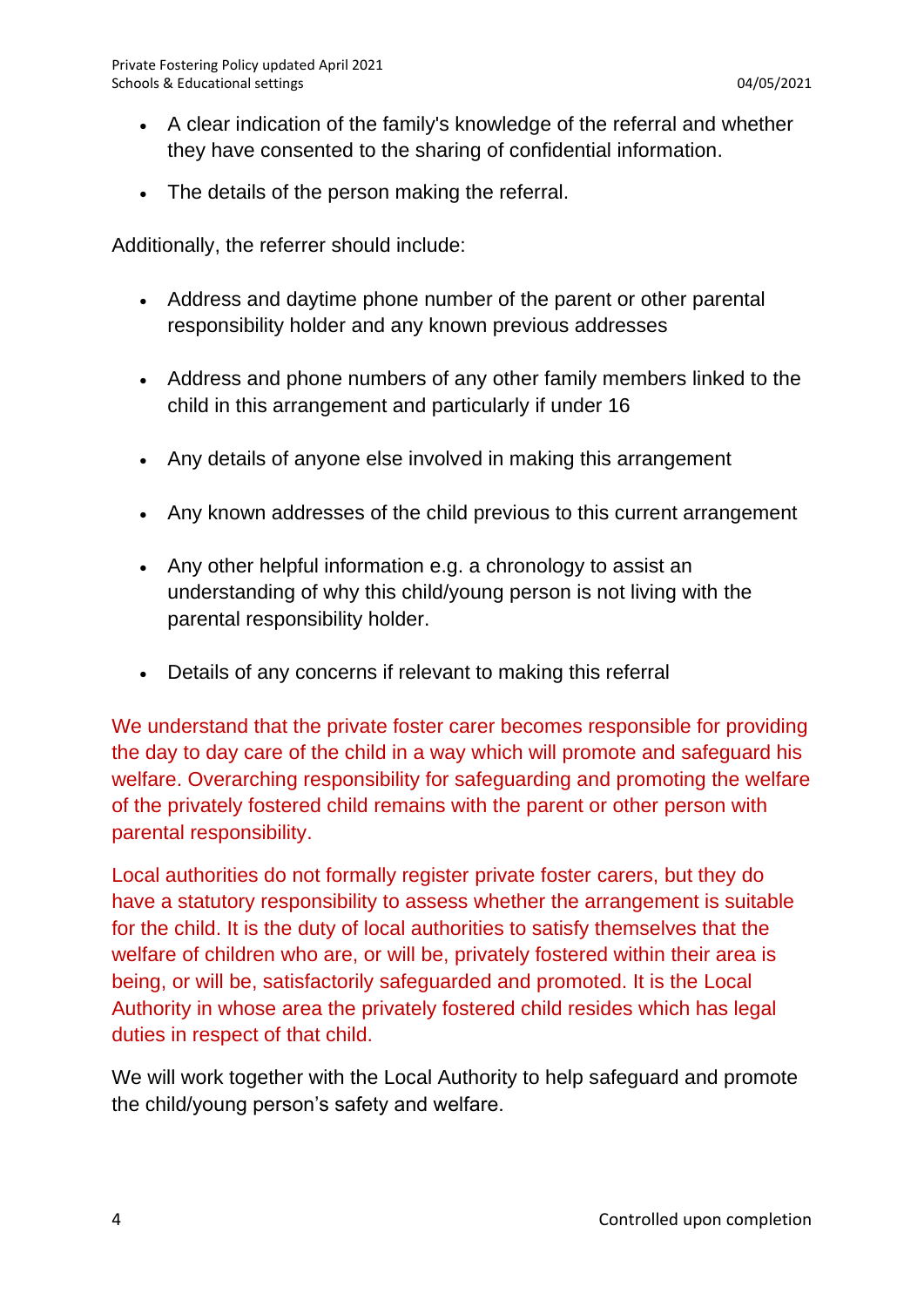We will assist the Local Authority in their assessments and work as a partner to offer advice and support to the child and carers involved in the arrangement.

We acknowledge that the Local Authority on receipt of a referral has a duty to make further enquiries as to the arrangement. If it is defined to be private fostering the child/ren will require an assessment of their needs and welfare and this will be undertaken by a Social Worker.

The National Private Fostering Guidance encourages written agreements to be used by carers and parents around the care arrangements, medical consent and any financial arrangements to contribute to the care of the child/young person. Some parents are not able to contribute financially or decline to offer payments. This specific guidance, however, cannot be enforced by Local Authorities.

## **3 Safeguarding Roles and Responsibilities**

# **All Staff (anyone who has contact with a child or young person) including, Volunteers and Governors have responsibility for the following**:

- To ask parents/carers questions about their relationship with any pupil if the relationship is unclear, confusing, or concerning.
- To follow up any discussion with any pupil about their living arrangement when it is unclear, confusing, or concerning.
- As a school we will commit to reviewing on a regular basis our emergency contacts and details of who has parental responsibility on our school records. We will pursue any anomalies with that parent or carer and may then ask questions of any pupil about the nature of their relationship to that adult.
- We will have robust consent/trips/outings letters which clearly define the child's relationship to the adult giving consent and identify their status to that pupil including any legal order.

If a child or young person is living in a Private Fostering arrangement: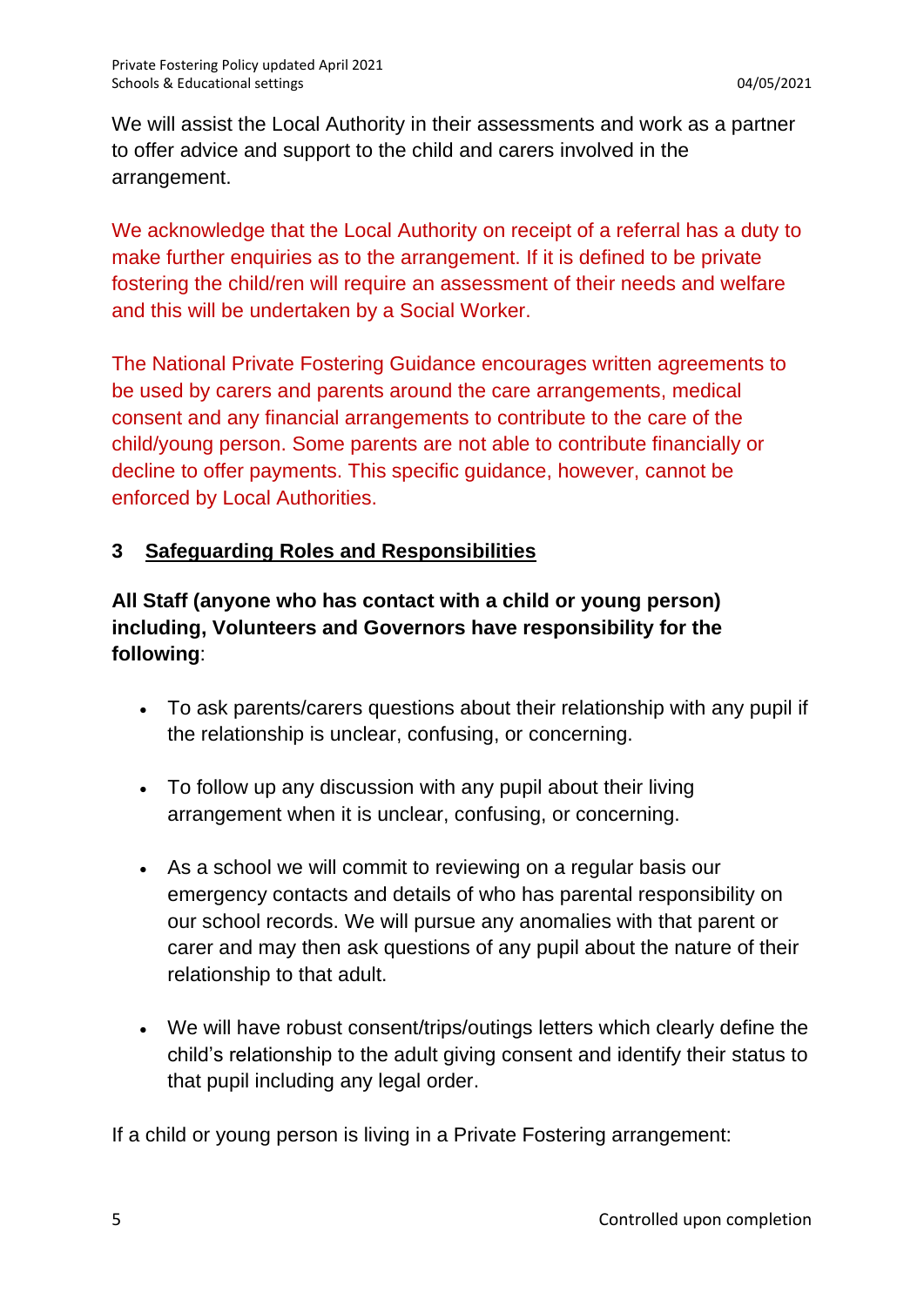- To work with, monitor & report to the Local Authority ensuring the child/young person's needs, safety & welfare are being met whilst in a Private Fostering arrangement.
- To assist with advising and supporting the carer(s) to undertake their duties whist the child/young person is living with them in a Privately Fostered arrangement.

## **4 Training**

The Designated Safeguarding Lead/s will endeavour to read and cascade information on Private Fostering to school staff on a regular basis and as part of annual training/updates.

Having a knowledge of the [National Private Fostering guidance](https://www.gov.uk/government/publications/children-act-1989-private-fostering) is encouraged in this school and the Designated Lead may refer to this and use it to help raise awareness in this school.

#### **Management of the Policy**

The DSL/s will ensure they are familiar with this policy regularly updating all Staff, Governors and Volunteers regarding the legal requirements, and duties.

The Head Teacher will ensure that Private Fostering awareness forms part of Staff Safeguarding Induction and is included in the annual Safeguarding Training for teaching and non-teaching staff

The Head Teacher/Principal will report on any private fostering arrangement in their school and any issues or impact on the school in relation to Private Fostering to the Governing body.

The Governing Body will oversee the policy, ensuring its implementation and reviewing its content on an annual basis in line with the S175 School Safeguarding Audit.

| Signed by: | <b>Signed By:</b> |
|------------|-------------------|
|            |                   |

Head Teacher/Principal Chair of Governors Date: